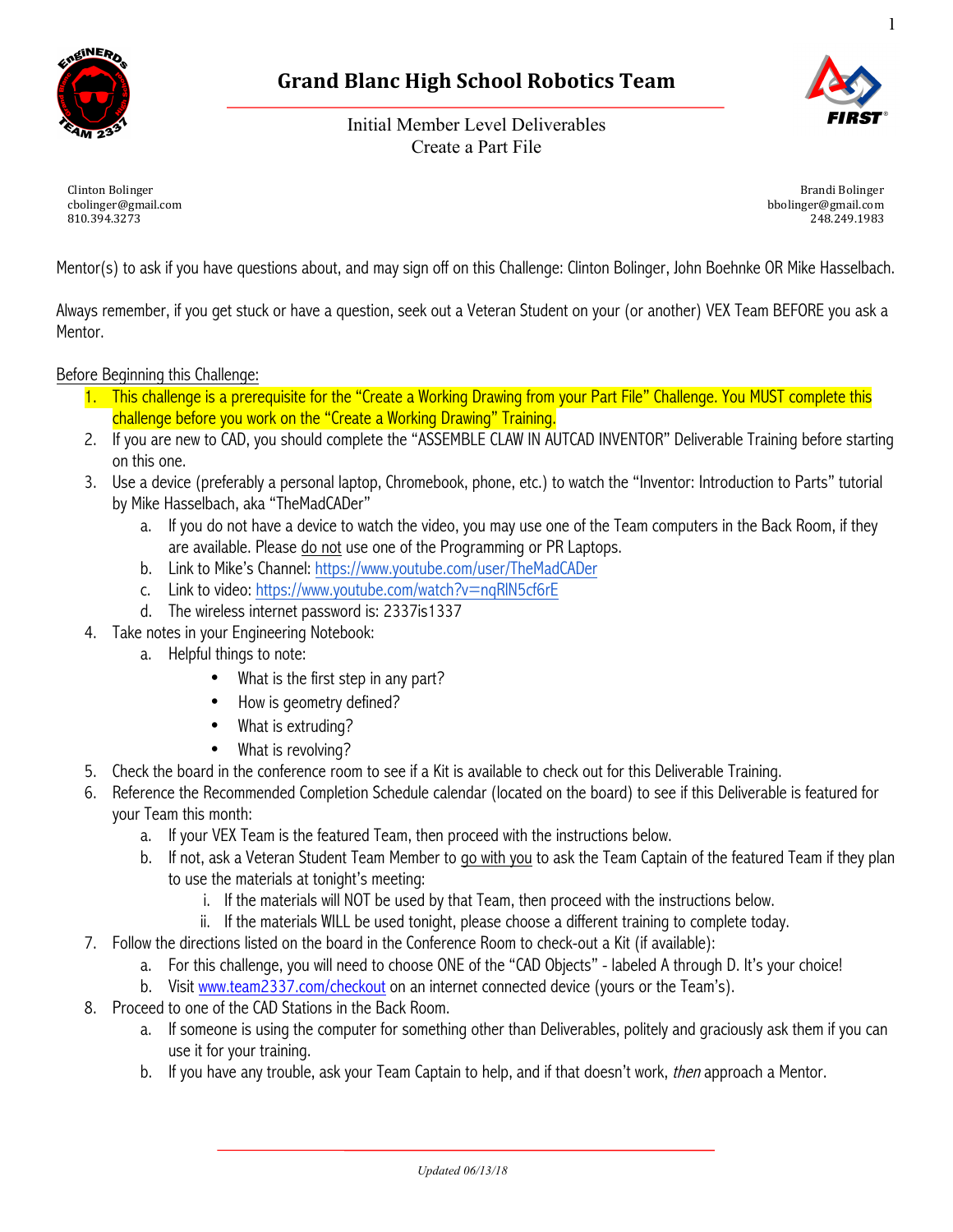

# **Grand Blanc High School Robotics Team**

Initial Member Level Deliverables Create a Part File



Brandi Bolinger bbolinger@gmail.com 248.249.1983

Clinton Bolinger cbolinger@gmail.com 810.394.3273

## Training Instructions:

AutoCAD Inventor is REQUIRED for this Training; so you must complete the following portions of this challenge on one of the desktop computers in the back room at Premier OR download a licensed student edition of AutoCAD Inventor on your personal computer/laptop. Please visit the Team's VEX Website for directions on how to download Inventor.

If you have not already done so, create a personal folder on the EngiNERDs Server:

- a. From a computer in the back room, open an explorer window
- b. On the left side of the explorer window, scroll down and select the "EngiNERDs Shared" drive, go into the "Students" folder
- c. Right click and select to create a "New Folder"
- d. Change the name of the folder to YOUR First Name, Last Name (Example: Clinton Bolinger). Please do not use nicknames, unless it is a shortened version of your real name (i.e Nick instead of Nicholas).

## Part One - Measurement:

- 1. There are different ways parts are measured for their size; for the purposes of this challenge, a tape measure or ruler will fit acceptable tolerances. More precise tools include calipers - which you may use if you want, but it's not required.
- 2. In your Engineering Notebook:
	- 1. Use a ruler and stencils (available on the cart next to the Deliverables Shelf in the Conference Room) to create a toscale drawing of your part. You may need to create more than one drawing to achieve perspective.
	- 2. Label your drawings with dimensions.
	- 3. Return the straight edge and stencils to the bin in the Conference Room.

## Part Two - Modeling

- 1. Make sure you've watched the entire "Inventor: Introduction to Parts" tutorial video, and completed the Engineering Notebook portion above.
- 2. Open "Autodesk Inventor Professional" (version year doesn't matter)
- 3. Go to "New", and under the Parts category, create a "Standard.ipt"
- 4. Model the selected part using the techniques described in the video.
- 5. When finished, save the part file in your student folder.

If you are **NOT done** with your training by at least 15 minutes before the end of the meeting:

- 1. Return materials to the bin, and save your work on the Computer.
- 2. Clean your workspace AND the floor around you:
	- a. Wipe off tables
	- b. Push in Chairs
	- c. Sweep the floor,
	- d. Throw away trash
- 3. Write your name on a post-it (available on the cart next to the Deliverables shelf in the Conference Room), and attach it to the outside the bin (on the lid),
- 4. Return the bin to the shelf in the Conference Room, with the label facing upward
- 5. DO NOT complete the online check-in form!
- 6. If you do not show up for the next two meetings, the kit will be given to someone else.